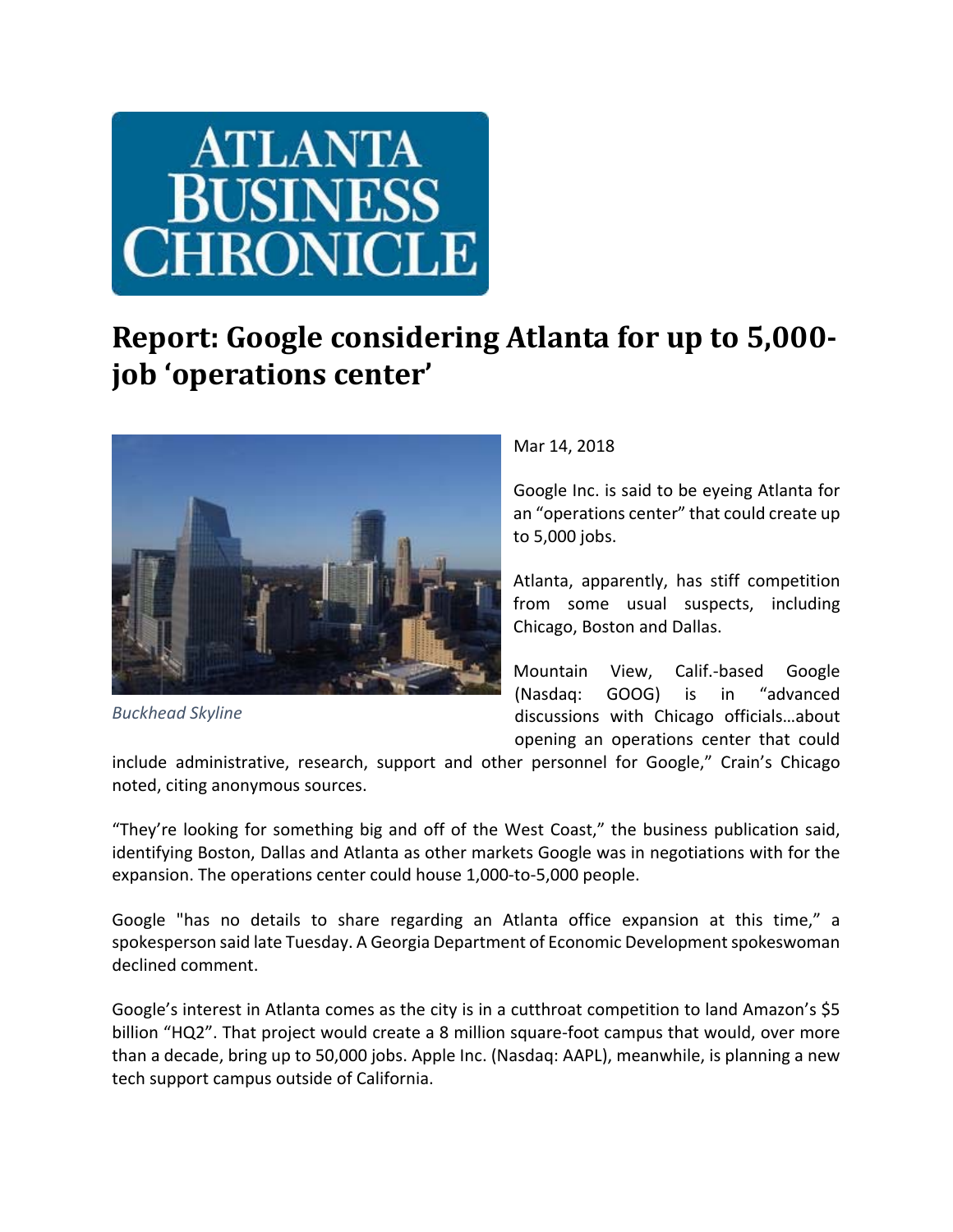Many West Coast-based technology firms expand operations outside their "base of operations" to find both available talent and lower operating costs, noted J Mac Holladay, an economic development consultant.

"In most cases, the firms have gone to locations , (such as) Austin, where they have smaller operations that have been successful," said Holladay, who is CEO of Market Street Services. "That was the case in the recent Apple expansion in Austin."

As they scale, even the tech King Kongs find themselves pressured by the pricey West Coast.

"The Bay Area has a confiscatory cost‐structure," site selection consultant John Boyd Jr.said. "It's prohibitively expensive, not just from a business cost, but a housing cost perspective."

Google issaid to seek talent from Big Ten schools and others who don't necessarily want to move to expensive West Coast cities, Crains reported.

Atlanta's low-cost, yet skilled tech talent has made the region into a Bangalore of sorts, attracting a slew of corporate tech support, back‐office and innovation centers.

Over the past few years, several Fortune 500 companies, including General Electric Co. (NYSE: GE), Anthem Inc. (NYSE: ANTM) and Honeywell International Inc. (NYSE: HON), have located IT hubs in the city.

Real estate services firm CBRE Inc. ranked Atlanta fifth in tech talent among 50 of the largest cities in the U.S. and Canada. Atlanta was bested by San Francisco, Seattle, New York and Washington, D.C., according to CBRE's (NYSE: CBRE) 2017 Tech Talent Scoring report, which measured each market's depth, vitality and attractiveness to companies seeking tech talent and to tech workers seeking employment.

While tech talent in Atlanta accounted for just 5 percent of total jobs in the city, tech talent grew nearly 15 percent from 2011 to 2016, the report noted. Millennials — the demographic coveted by the tech industry — accounts for about 20 percent of Atlanta's population.

Georgia Tech is undoubtedly the engine powering Atlanta's tech industry — generating research and talent that feeds the startup ecosystem and established tech. The school's computer science program is ranked No. 5 in the world, according to the Times Higher Education World University Rankings.

Atlanta's labor market size and its growing IT industry suggest the region can support the scale of operation Google is planning, Boyd said.

"These companies don't want to be pioneers," he said. "The idea that there is a precedent success story in Atlanta is a big plus."